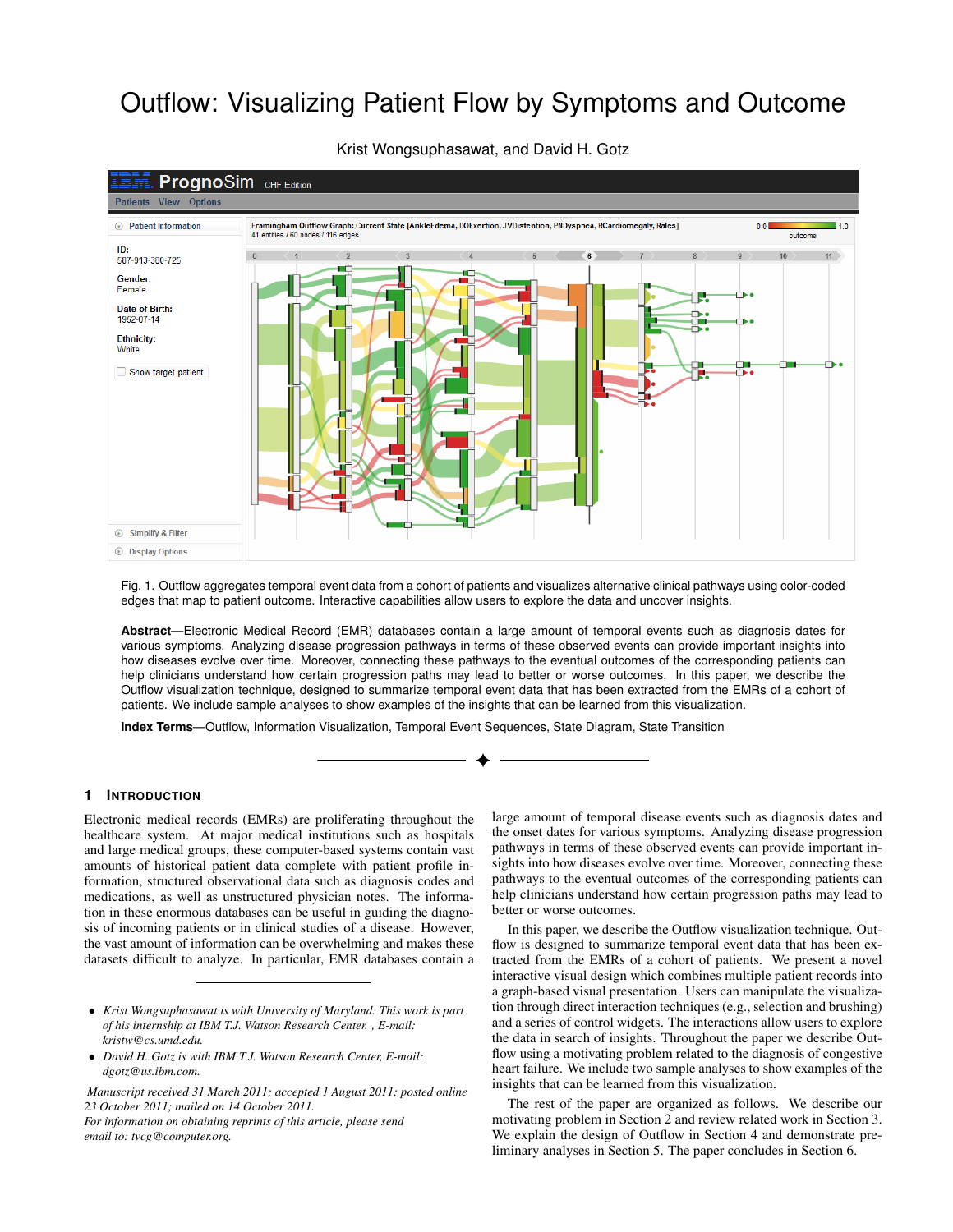

Fig. 2. Multiple medical records are aggregated into a representation called an Outflow graph. This structure is a directed acyclic graph (DAG) that captures the various event sequences that led to the alignment point and all the sequences that occurred after the alignment point. Aggregate patient statistics are then anchored to the graph to describe specific patient subpopulations.

# **2 MOTIVATING PROBLEM**

Congestive heart failure (CHF) is generally defined as the inability of the heart to supply sufficient blood flow to meet the needs of the body. CHF is a common, costly, and potentially deadly condition that afflicts roughly 2% of adults in developed countries with rates growing to 6-10% for those over 65 years of age [12]. The disease is difficult to manage and no system of diagnostic criteria has been universally accepted as the gold standard.

One commonly used system comes from the *Framingham study* [11]. This system requires the simultaneous presence of at least two major symptoms (e.g., S3 gallop, Acute pulmonary edema, Cardiomegaly) or one major symptom in conjunction with two minor symptoms (e.g., Nocturnal cough, Pleural effusion, Hepatomegaly). In total, 18 distinct Framingham symptoms have been defined.

While these symptoms are used regularly to diagnose CHF, our medical collaborators are interested in understanding how the various symptoms and their order of onset correlate with patient outcome. To examine this problem, we were given access to an anonymized dataset of 6,328 patient records. Each patient record includes timestamped entries for each time a patient was diagnosed with a Framingham symptom. For example:

*Patient#1:(27 Jul 2009, Ankle edema), (14 Aug 2009, Pleural effusion), ... Patient#2:(17 May 2002, S3 gallop), (1 Feb 2003, Cardiomegaly), ...*

In line with the use of Framingham symptoms for diagnosis, we assume that once a symptom has been observed it applies perpetually. We therefore filter the event sequences for each patient to select only the first occurrence of a given symptom type. The filtered event sequences describe the *flow* for each patient through different disease states. For example, a filtered event sequence *symptom*  $A \rightarrow symp$ *tom B* indicates that the patient's flow is *no symptom*  $\rightarrow$  *symptom A*  $\rightarrow$  *symptoms A and B*. The data also has an outcome for each patient  $(dead (0) or alive (1)).$ 

Our analysis task, therefore, is to examine aggregated statistics for the flows of many patients to find common disease states and transitions between states. In addition, we wish to discover any correlations between these paths and patient outcome.

## **3 RELATED WORK**

# **3.1 Temporal Event Sequence Visualizations**

Many researchers have explored visualization techniques for temporal event sequences. In the early years, many systems focused on visualizing a single record [1, 2, 6, 8, 9, 16]. The most common approach is to place the events on a horizontal timeline according to the time that events occurred. Later, attention shifted towards visualizing multiple records in parallel. One popular technique is to stack instances



Fig. 3. Outflow visually encodes nodes in the Outflow graph using rectangles while edges are represented using two distinct visual marks: time edges and link edges. Color is used to encode average outcome.

of single-record visualizations and to provide additional functionality for searching [7, 21, 22, 23, 26], filtering [23], and grouping [5, 14]. However, these approaches do not aggregate nor provide any abstraction of multiple event sequences. Most recently, a technique called *LifeFlow* [25] introduced a way to aggregate and provide an abstraction for multiple event sequences. However, LifeFlow's aggregation combines multiple event sequences into a tree, while Outflow's aggregation combines multiple event sequences into a graph.

## **3.2 State Diagram Visualizations**

Our approach aggregates event sequences into an *Outflow graph* which is analogous to a state diagram [4] or state transition graph. State diagrams are used in computer science and related fields to represent a system of states and state changes. State diagrams are generally displayed as simple node-link diagrams where each state is depicted as a node and transitions are drawn as links [3]. Many visualizations of state diagrams have been developed [3, 17, 18, 20, 24]. These typically focus on multivariate graphs where a number of attributes are associated with every node. Some support exploration of sequences of three or more states. Variants on traditional state diagrams have also been explored, such as *Petri nets* (also known as a *place/transition* net or *P/T net*) [13] which offer a graphical notation for stepwise processes that include choice, iteration, and concurrent execution. However, to the best of our knowledge, these approaches do not display or allow easy comparison of the transition time, which is one of Outflow's design goals.

#### **3.3 Flow & Parallel Coordinates Visualizations**

Another group of visualizations called Sankey Diagrams [19] was designed to visualize flow quantities in process systems. However, they only focus on displaying the proportion of the flow that splits in different ways, without temporal information. The visual display of Outflow also looks similar to parallel coordinates [10], but the underlying data types are different. Parallel coordinates are used for categorical data while Outflow was designed for temporal event sequences.

# **4 DESCRIPTION OF THE VISUALIZATION**

# **4.1 Data Aggregation**

The first step in Outflow is data aggregation. We begin by selecting an *alignment point*. For example, we can align a set of patient event sequences around a state where all patients have the same three symptoms A, B and C and no other symptoms. After choosing an alignment point, we construct an *Outflow graph* (Figure 2) using data from all patients that satisfy the alignment point.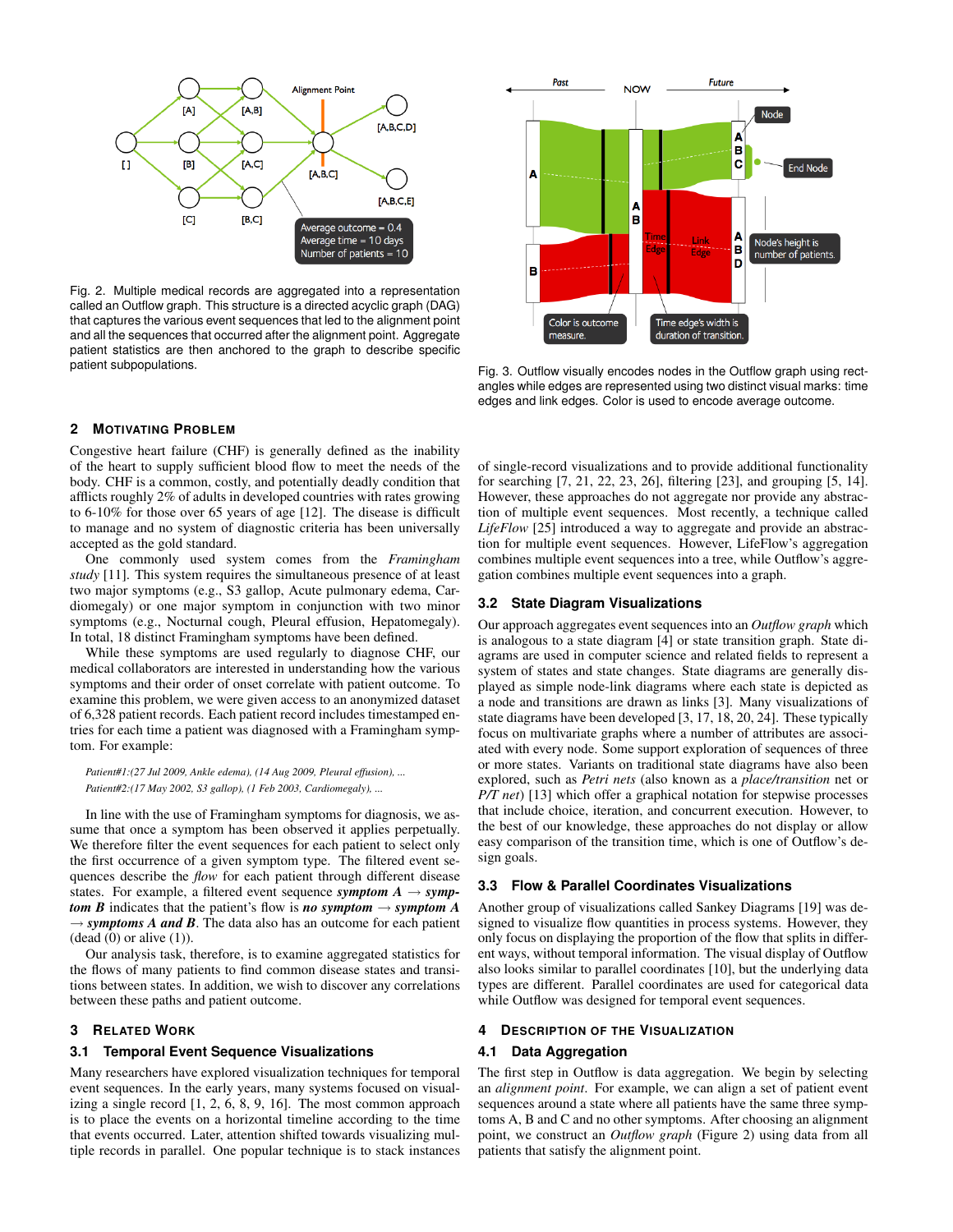The Outflow graph is a state diagram represented using a directed acyclic graph (DAG). The states are the unique combinations of symptoms that were observed in the data. Edges capture symptom transitions. Each edge is annotated with the number of patients that make the corresponding transition, the average time gap between the states, and the average outcome of the patient group.

Therefore, the Outflow graph captures all event paths that led to the alignment point and all event paths that occur after the alignment point. Our prototype implementation lets users select a target patient from the database and uses the target patient's current state as the alignment point. This approach allows for the analysis of historical data when considering the possible future progression of symptoms for the selected target patient.

# **4.2 Visual Encoding**

Based on the information contained in the Outflow graph, we have designed a rich visual encoding that displays (a) the time gap for each state change, (b) the cardinality of patients in each state and state transition, and (c) the average patient outcome for each state and transition. Drawing on prior work from FlowMap [15] and LifeFlow [25], we developed the visual encoding shown in Figure 3.

Node (State): Each node is represented by a rectangle which has its height proportional to the number of patients.

Layer: We slice the graph vertically into layers. Layer *i* contains all Outflow graph nodes with *i* symptoms. The layers are sorted from left to right, showing information from the past to the future. For example, in Figure 1, the first layer (layer 0) contains only one node, which represents patients that have no symptom. The next layer (layer 1) has five nodes, one for each first-occurring symptom in the patient cohort.

Edge (Transition): Each edge is displayed using two visual marks: a *time edge* and a *link edge*. Time edges are rectangles that whose width is proportional to the average time gap of the transition and height is proportional to the number of patients. Link edges connect nodes and time edges to convey sequentiality.

End Node: Each patient's path can stop in a different state. We use a trapezoid followed by a circle to mark these points. The height of the trapezoid is proportional to the number of patients whose path stops at a given point.

Color-coding: Colors assigned to edges and end nodes are used to encode the average outcome for the corresponding set of patients. The color scales linearly from red to green with red representing the worst and green representing the best outcomes.

## **4.3 Interactions**

To allow interactive data exploration, we further designed Outflow to support the following user interaction capabilities.

Panning & Zooming: Users can pan and zoom to uncover detailed structure.

Filtering: Users can filter both nodes and edges based on the the number of associated patients to remove small subgroups.

Symptom Selection: Users can select which symptom types are used to construct the Outflow graph. This allows, for instance, for the omission of symptoms that users deem uninteresting. For example, a user can remove *Nocturnal Cough* if they deem it irrelevant to an analysis and the visualization will be recomputed dynamically.

Brushing: Hovering the mouse over a node or an edge will highlight all paths traveled by patients passing through the corresponding point in the outflow graph (see Figure 4).

Tooltips: Hovering also triggers the display of tooltips which provide more information about individual nodes and edges. Tooltips shows all symptoms associated with the corresponding node/edge, the average outcome, and the total number of patients in the subgroup (see Figure 4).

## **5 PRELIMINARY ANALYSIS**

We have integrated the Outflow visualization technique into a prototype decision support system for CHF patients called *PrognoSim*. This system uses a patient similarity-based approach to provide medical intelligence. PrognoSim is a web-based application written using Java's J2EE platform and Apache Tomcat as the application server environment. The PrognoSim user interface is rendered using HTML and JavaScript. Dojo is used for traditional user interface widgets. The Outflow visualization component is rendered on an HTML 5 canvas via a scenegraph-based JavaScript visualization library named CVL.

We used Outflow within PrognoSim to view the evolution over time for a cohort of CHF patients similar to a clinician's current patient. Our initial analysis illuminates a number of interesting findings and highlights that various types of patients evolve differently. We share two such evolution patterns as examples of the type of analysis that can be performed using the Outflow technique.

Leading Indicators. In several scenarios, patient outcome is strongly correlated with certain leading indicators. For example, consider the patient cohort visualized in Figure 1. The strong red and green colors assigned to the first layer of edges in the visualization shows that the eventual outcome for patients in this cohort is strongly correlated with the very first symptom to appear. Similarly, the strong red and green colors assigned to the first layer of edges after the alignment point show that the next symptom to appear may be critical in determining patient outcome.

Progressive Complications. In contrast to the prior example, which showed strong outcome correlation with specific paths, the patient cohort in Figure 5 exhibits very different characteristics. At each time step, the outcomes across the different edges are relatively equal. However, the outcomes transition from green to red when moving left to right across the visualization. This implies that for this group of patients, no individual path is especially problematic historically. Instead, a general increase in co-occurring symptoms over time is the primary risk factor.

# **6 CONCLUSIONS AND FUTURE WORK**

We have introduced a novel visualization called Outflow that summarizes temporal event data extracted from multiple patient medical records to show aggregate disease evolution statistics for a cohort of patients. We described our motivating problem in the study of congestive heart failure and presented the main visual design concepts behind our visualization. We also described a number of interactive features in Outflow that allow more sophisticated analyses. Finally, we briefly shared two example analysis results which highlight some of the capabilities of our approach.

Due to these early promising results, we plan to continue work on this topic in the future. We believe that there are many promising directions to explore including integration with forecasting/prediction algorithms, the use of more sophisticated similarity measures, and deeper evaluation studies with practitioners. Moreover, the flexibility of Outflow's design means it can be used beyond our motivating problem and can be useful for a range of medical (and non-medical) problems which involve temporal event data.

## **ACKNOWLEDGMENTS**

The authors wish to thank Charalambos (Harry) Stavropoulos, Robert Sorrentino and Jimeng Sun for their help and suggestions.

## **REFERENCES**

- [1] W. Aigner, S. Miksch, B. Thurnher, and S. Biffl. PlanningLines: Novel Glyphs for Representing Temporal Uncertainties and Their Evaluation. In *Proc. International Conf. Information Visualization (IV)*, pages 457–463, 2005.
- [2] R. Bade, S. Schlechtweg, and S. Miksch. Connecting time-oriented data and information to a coherent interactive visualization. In *Proc. Annual SIGCHI Conf. Human Factors in Computing Systems (CHI)*, pages 105– 112, 2004.
- [3] J. Blaas, C. P. Botha, E. Grundy, M. W. Jones, R. S. Laramee, and F. H. Post. Smooth graphs for visual exploration of higher-order state transitions. *IEEE Trans. Visualization and Computer Graphics*, 15(6):969–76, 2009.
- [4] T. Booth. *Sequential Machines and Automata Theory*. , 1967.
- [5] M. Burch, F. Beck, and S. Diehl. Timeline trees: visualizing sequences of transactions in information hierarchies. In *Proc. Working Conf. Advanced Visual Interfaces (AVI)*, pages 75–82, 2008.